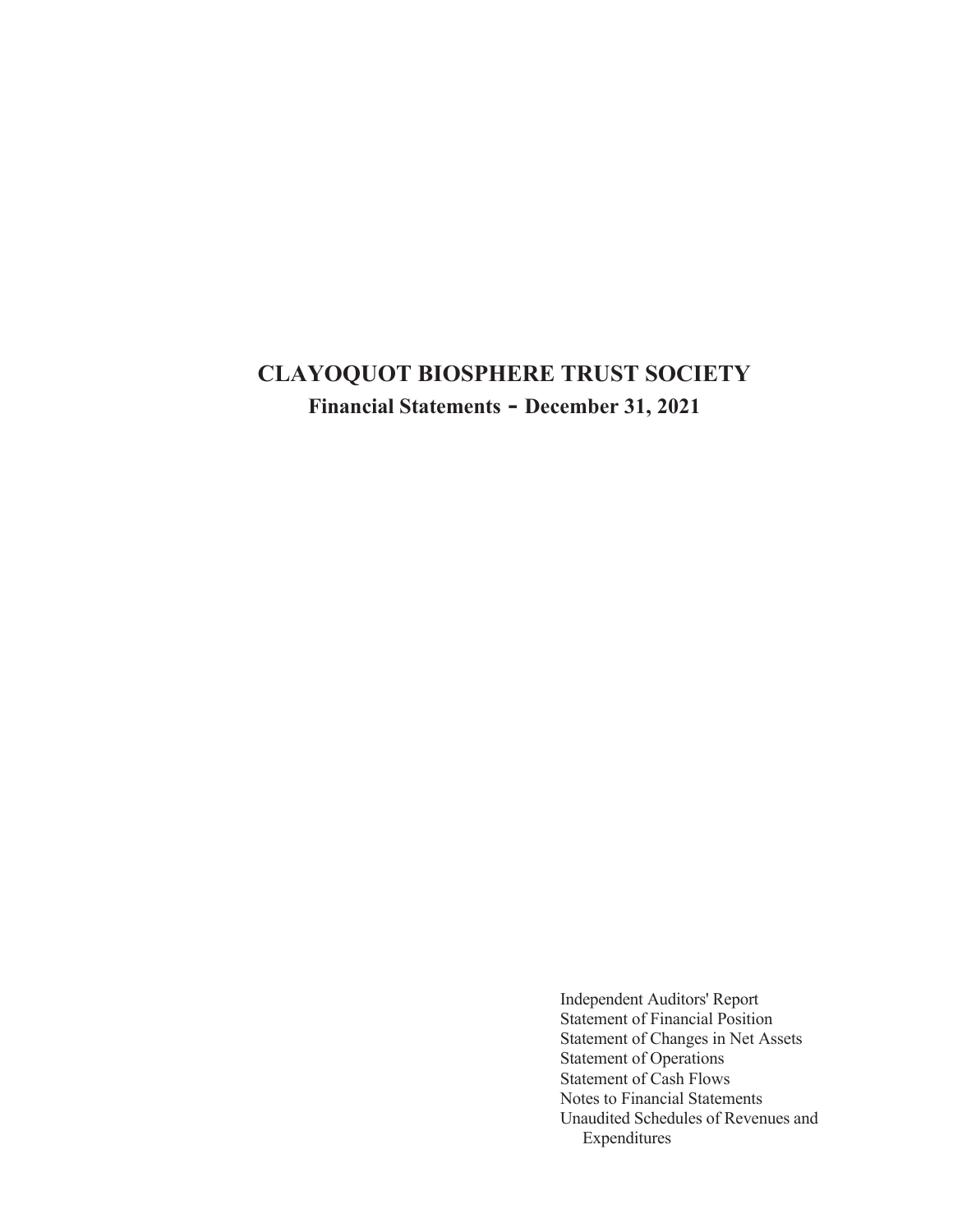

#### **INDEPENDENT AUDITOR'S REPORT**

To the Directors of Clayoquot Biosphere Trust Society

#### **Opinion**

We have audited the financial statements of Clayoquot Biosphere Trust Society (the "Society"), which comprise the statement of financial position as at December 31, 2021, and the statements of changes in net assets, operations and cash flows for the year then ended, and notes to the financial statements, including a summary of significant accounting policies.

In our opinion, the accompanying financial statements present fairly, in all material respects, the financial position of the Society as at December 31, 2021, and the results of its operations and cash flows for the year then ended in accordance with Canadian accounting standards for not-for-profit organizations (ASNPO).

#### **Basis for Opinion**

We conducted our audit in accordance with Canadian generally accepted auditing standards. Our responsibilities under those standards are further described in the Auditor's Responsibilities for the Audit of the Financial Statements section of our report. We are independent of the Society in accordance with the ethical requirements that are relevant to our audit of the financial statements in Canada, and we have fulfilled our other ethical responsibilities in accordance with these requirements. We believe that the audit evidence we have obtained is sufficient and appropriate to provide a basis for our opinion.

#### **Responsibilities of Management and Those Charged with Governance for the Financial Statements**

Management is responsible for the preparation and fair presentation of the financial statements in accordance with ASNPO, and for such internal control as management determines is necessary to enable the preparation of financial statements that are free from material misstatement, whether due to fraud or error.

In preparing the financial statements, management is responsible for assessing the Society's ability to continue as a going concern, disclosing, as applicable, matters related to going concern and using the going concern basis of accounting unless management either intends to liquidate the Society or to cease operations, or has no realistic alternative but to do so.

Those charged with governance are responsible for overseeing the Society's financial reporting process.

#### **Auditor's Responsibilities for the Audit of the Financial Statements**

Our objectives are to obtain reasonable assurance about whether the financial statements as a whole are free from material misstatement, whether due to fraud or error, and to issue an auditor's report that includes our opinion. Reasonable assurance is a high level of assurance but is not a guarantee that an audit conducted in accordance with Canadian generally accepted auditing standards will always detect a material misstatement when it exists. Misstatements can arise from fraud or error and are considered material if, individually or in the aggregate, they could reasonably be expected to influence the economic decisions of users taken on the basis of these financial statements.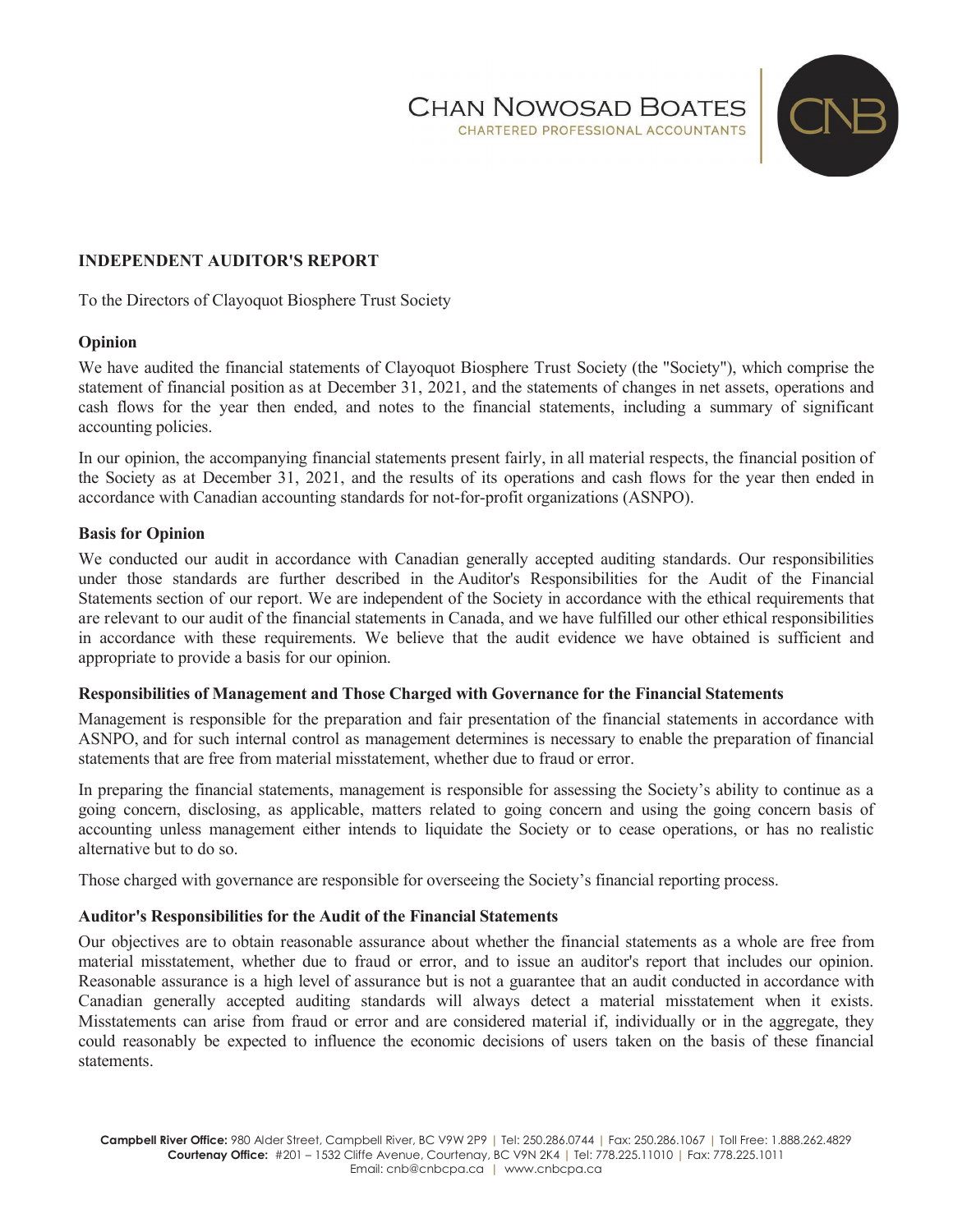#### **Auditor's Responsibilities for the Audit of the Financial Statements (continued)**

As part of an audit in accordance with Canadian generally accepted auditing standards, we exercise professional judgment and maintain professional skepticism throughout the audit. We also:

- Identify and assess the risks of material misstatement of the financial statements, whether due to fraud or error, design and perform audit procedures responsive to those risks, and obtain audit evidence that is sufficient and appropriate to provide a basis for our opinion. The risk of not detecting a material misstatement resulting from fraud is higher than for one resulting from error, as fraud may involve collusion, forgery, intentional omissions, misrepresentations, or the override of internal control.
- Obtain an understanding of internal control relevant to the audit in order to design audit procedures that are appropriate in the circumstances, but not for the purpose of expressing an opinion on the effectiveness of the Society's internal control.
- Evaluate the appropriateness of accounting policies used and the reasonableness of accounting estimates and related disclosures made by management.
- Conclude on the appropriateness of management's use of the going concern basis of accounting and, based on the audit evidence obtained, whether a material uncertainty exists related to events or conditions that may cast significant doubt on the Society's ability to continue as a going concern. If we conclude that a material uncertainty exists, we are required to draw attention in our auditor's report to the related disclosures in the financial statements or, if such disclosures are inadequate, to modify our opinion. Our conclusions are based on the audit evidence obtained up to the date of our auditor's report. However, future events or conditions may cause the Society to cease to continue as a going concern.
- Evaluate the overall presentation, structure and content of the financial statements, including the disclosures, and whether the financial statements represent the underlying transactions and events in a manner that achieves fair presentation.
- We communicate with those charged with governance regarding, among other matters, the planned scope and timing of the audit and significant audit findings, including any significant deficiencies in internal control that we identify during our audit.

#### **Other Matters**

The financial statements for the year ended December 31, 2020 were audited by another firm of Chartered Professional Accountants who expressed an unqualified opinion on those statements on April 22, 2021.

### **Report on Other Legal and Regulatory Requirements**

As required by the Societies Act (British Columbia), we report, that in our opinion, the accounting principles in Canadian accounting standards for not-for-profit organizations have been applied on a basis consistent with the prior year comparative financial information presented within the financial statements.

han Noworad Boats Inc

Chartered Professional Accountants Campbell River, BC

April 21, 2022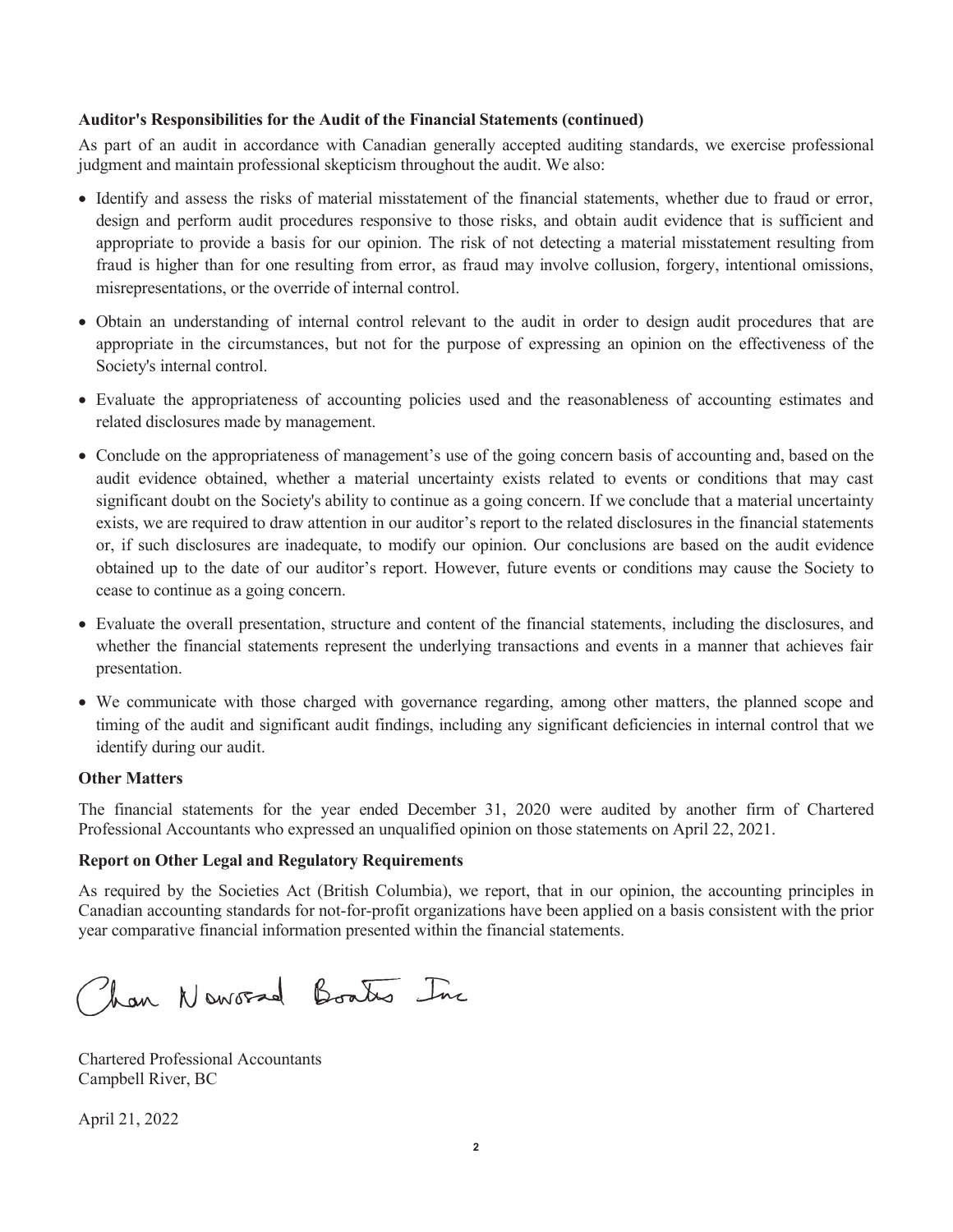| <b>Statement of Financial Position</b>                    |                          |                            |
|-----------------------------------------------------------|--------------------------|----------------------------|
| December 31, 2021                                         | 2021                     | 2020<br>(Note 10)          |
| <b>ASSETS</b>                                             |                          |                            |
| <b>Current Assets</b>                                     |                          |                            |
| Cash                                                      | $\mathcal{S}$<br>100,243 | \$<br>218,440              |
| <b>Accounts Receivable</b>                                | 214,169                  | 23,878                     |
| Prepaid Expenses                                          | 6,035                    | 5,304                      |
|                                                           | 320,447                  | 247,622                    |
| <b>Deposits Receivable</b>                                | 6,400                    | 6,400                      |
| <b>Property and Equipment (Note 3)</b>                    | 598,265                  | 559,207                    |
| <b>Investments (Note 4)</b>                               | 19,820,357               | 18,908,819                 |
|                                                           | 20,745,469<br>S.         | 19,722,048<br>\$           |
| <b>LIABILITIES</b>                                        |                          |                            |
| <b>Current Liabilities</b>                                |                          |                            |
| Accounts Payable and Accrued Liabilities                  | $\mathcal{S}$<br>48,506  | $\mathbb{S}$<br>31,893     |
| Government Remittances Payable                            | 1,744                    | 594                        |
| <b>Grants Payable</b>                                     | 9,150                    | 48,282                     |
| Deferred Contributions (Note 5)                           | 1,422,153                | 1,235,531                  |
|                                                           | 1,481,553                | 1,316,300                  |
| <b>Deferred Contributions - Biosphere Centre (Note 5)</b> | 72,500                   | 52,500                     |
| Long Term Debt (Note 6)                                   | 40,000                   | 40,000                     |
|                                                           | 1,594,053                | 1,408,800                  |
| <b>NET ASSETS</b>                                         |                          |                            |
| <b>Operating Fund</b>                                     | (112, 739)               | (91,279)                   |
| <b>Capital Fund</b>                                       | 600,562                  | 561,504                    |
| <b>Endowment Fund - Canada Operating</b>                  | 583,962                  | 394,322                    |
| <b>Endowment Fund - Canada Capital</b>                    | 17,905,164               | 17,323,499                 |
| <b>Community Foundation Fund</b>                          | 174,467                  | 125,202                    |
|                                                           | 19,151,416               | 18,313,248                 |
|                                                           | 20,745,469               | 19,722,048<br>$\mathbb{S}$ |

**Approved by the Directors:**

 $\frac{1}{\sqrt{2}}$ 

Director Director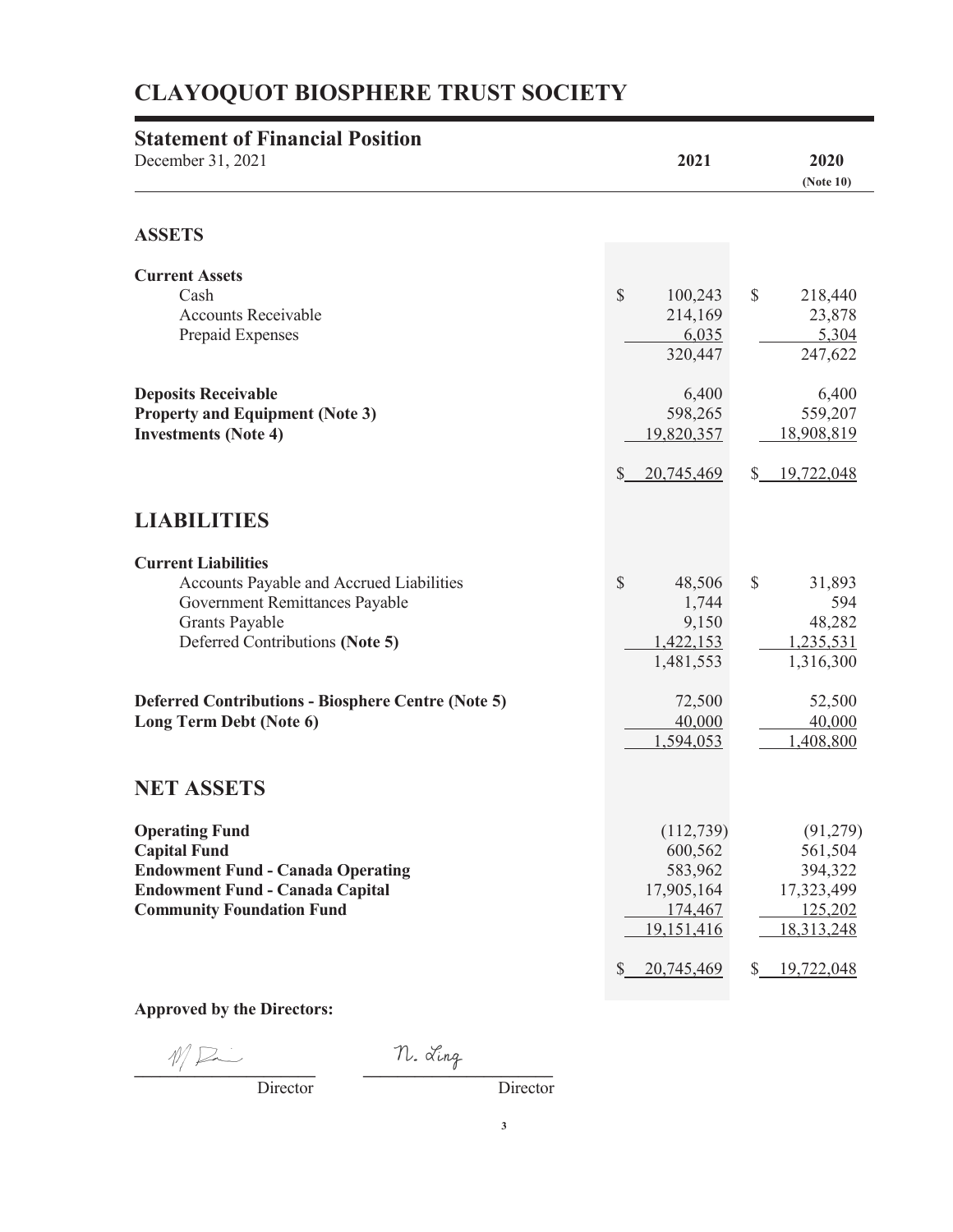## **Statement of Changes in Net Assets**

Year ended December 31, 2021

|                                                                                  |   | Operating Fund       | Capital Fund |    | Endowment<br>Fund - Canada<br>Operating | Endowment<br>Fund - Canada<br>Capital | Community<br>Foundation<br>Fund |    | 2021               |   | 2020<br>(Note 10)  |
|----------------------------------------------------------------------------------|---|----------------------|--------------|----|-----------------------------------------|---------------------------------------|---------------------------------|----|--------------------|---|--------------------|
| Balance, Beginning of Year<br>Excess (Deficiency) of Revenue                     | D | $(91,279)$ \$        | 561,504      | -S | 394,322                                 | 17,323,499                            | 125,202                         | S. | 18,313,248         | S | 17,533,539         |
| over Expenditures<br><b>Endowment Contributions</b><br>Purchases of Property and |   | (748, 103)           | (9,379)      |    | 964,720                                 | 581,665                               | 49,215<br>50                    |    | 256,453<br>581,715 |   | 647,064<br>132,645 |
| Equipment<br>Interfund Transfers                                                 |   | (48, 437)<br>775,080 | 48,437       |    | $\overline{\phantom{0}}$<br>(775,080)   | $\overline{\phantom{a}}$              | $\overline{\phantom{a}}$        |    |                    |   |                    |
| Balance, End of Year                                                             |   | (112, 739)           | 600,562      |    | 583,962                                 | 7.905.164                             | 174,467                         |    | 19,151,416         |   | 18,313,248         |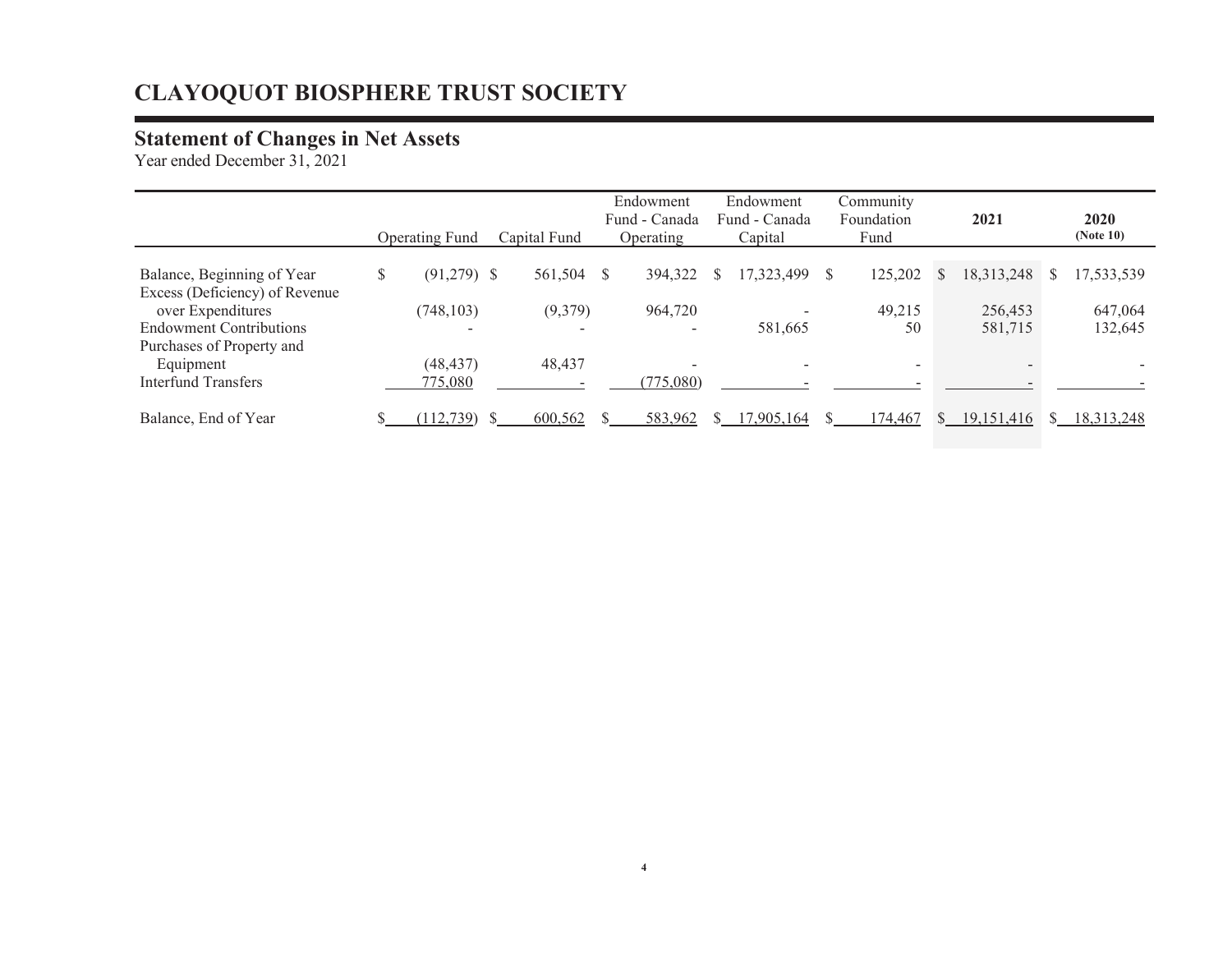## **Statement of Operations**

Year ended December 31, 2021

|                                        | <b>Operating Fund</b>    | Capital Fund             |        | Endowment<br>Fund - Canada<br>Operating | Endowment<br>Fund - Canada<br>Capital |               | Community<br>Foundation<br>Fund |              | 2021      |              | 2020<br>(Note 10) |
|----------------------------------------|--------------------------|--------------------------|--------|-----------------------------------------|---------------------------------------|---------------|---------------------------------|--------------|-----------|--------------|-------------------|
|                                        |                          |                          |        |                                         |                                       |               |                                 |              |           |              |                   |
| Revenue                                |                          |                          |        |                                         |                                       |               |                                 |              |           |              |                   |
| Investment Income                      | \$<br>$\sim$             | $\mathcal{S}$            | $-$ \$ | 249,422 \$                              | $\sim$                                | $\mathcal{S}$ | 58,243                          | <sup>S</sup> | 307,665   | <sup>S</sup> | 295,180           |
| <b>Donations</b>                       | 185,464                  | $\overline{\phantom{a}}$ |        | $\overline{\phantom{0}}$                | $\overline{\phantom{a}}$              |               | 4,455                           |              | 189,919   |              | 262,627           |
| Grants                                 | 253,720                  | $\overline{\phantom{a}}$ |        | $\overline{\phantom{a}}$                | $\overline{\phantom{0}}$              |               | $\overline{\phantom{a}}$        |              | 253,720   |              | 298,162           |
| Fees for Service                       | 71,375                   | $\overline{\phantom{0}}$ |        | $\overline{\phantom{0}}$                | $\overline{\phantom{0}}$              |               | $\overline{\phantom{a}}$        |              | 71,375    |              | 15,450            |
| <b>Administration Fees</b>             | 115,876                  | $\overline{\phantom{a}}$ |        | $\overline{\phantom{0}}$                | $\overline{\phantom{a}}$              |               | $\overline{\phantom{a}}$        |              | 115,876   |              | 167,984           |
| Rental                                 | 13,200                   | $\overline{\phantom{a}}$ |        | $\overline{\phantom{a}}$                | $\overline{\phantom{a}}$              |               | $\sim$                          |              | 13,200    |              | 15,600            |
| Other Income                           | 27,742                   |                          |        |                                         |                                       |               |                                 |              | 27,742    |              | 61,990            |
|                                        | 667,377                  | $\overline{\phantom{a}}$ |        | 249,422                                 | $\overline{\phantom{0}}$              |               | 62,698                          |              | 979,497   |              | 1,116,993         |
| <b>Gain on Disposition of</b>          |                          |                          |        |                                         |                                       |               |                                 |              |           |              |                   |
| <b>Investments</b>                     | $\overline{\phantom{a}}$ | $\overline{\phantom{a}}$ |        | 383,570                                 | $\overline{\phantom{0}}$              |               | $\overline{\phantom{a}}$        |              | 383,570   |              | 3,813             |
| <b>Unrealized Gains on Investments</b> |                          |                          |        | 392,298                                 |                                       |               |                                 |              | 392,298   |              | 1,046,454         |
|                                        | 667,377                  | S                        |        | 1,025,290                               |                                       |               | 62,698                          |              | 1,755,365 |              | 2,167,260         |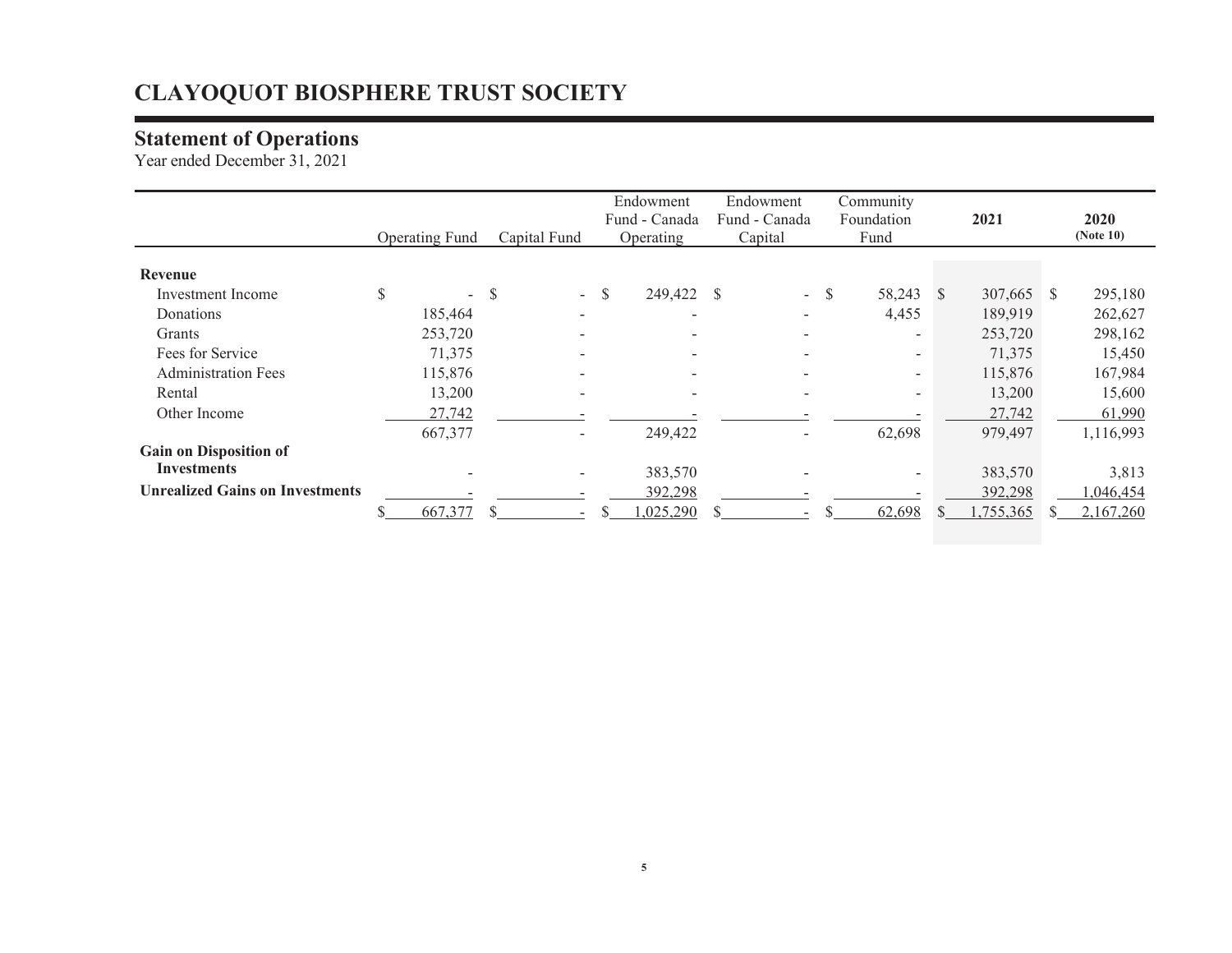## **Statement of Operations (continued)**

Year ended December 31, 2021

|                                        | Operating<br>Fund     | Capital Fund | Endowment<br>Fund - Canada<br>Operating | Endowment<br>Community<br>Fund - Canada<br>Foundation<br>Capital<br>Fund |                          | 2021                   | 2020<br>(Note 10)       |
|----------------------------------------|-----------------------|--------------|-----------------------------------------|--------------------------------------------------------------------------|--------------------------|------------------------|-------------------------|
| <b>Expenditures</b>                    |                       |              |                                         |                                                                          |                          |                        |                         |
| Advertising and Communications \$      | 16,466 \$             |              | \$                                      | \$<br>$\overline{\phantom{0}}$                                           | <sup>\$</sup>            | 16,466<br><sup>S</sup> | $\mathcal{S}$<br>32,518 |
| Amortization                           |                       | 9,379        |                                         |                                                                          |                          | 9,379                  | 6,043                   |
| <b>Board Expenses</b>                  | 1,952                 |              |                                         |                                                                          |                          | 1,952                  | 6,767                   |
| Contract Services - Capital            | 28,700                |              |                                         |                                                                          |                          | 28,700                 |                         |
| Contract Services - Program            | 49,385                |              |                                         |                                                                          |                          | 49,385                 | 58,331                  |
| Contract Services - Research           | 79,664                |              |                                         |                                                                          |                          | 79,664                 | 38,372                  |
| <b>Contract Services - UNESCO</b>      | 6,718                 |              |                                         |                                                                          |                          | 6,718                  | 10,285                  |
| Contract Services - Vital Signs        | 2,681                 |              |                                         |                                                                          |                          | 2,681                  | 907                     |
| <b>Cost Recovery</b>                   | 84,106                |              |                                         |                                                                          | 8,720                    | 92,826                 | 107,646                 |
| Dues, Fees and Licences                | 31,618                |              |                                         |                                                                          |                          | 31,618                 | 31,435                  |
| Fund Management                        |                       |              | 60,570                                  |                                                                          | 4,658                    | 65,228                 | 61,141                  |
| Fundraising                            | 2,134                 |              |                                         |                                                                          | 55                       | 2,189                  | 3,047                   |
| Grants (Note 7)                        | 256,874               |              |                                         |                                                                          | $\overline{\phantom{a}}$ | 256,874                | 331,447                 |
| Honoraria                              | 10,347                |              |                                         |                                                                          | 50                       | 10,397                 | 2,030                   |
| Hospitality and Staff Functions        | 2,535                 |              |                                         |                                                                          |                          | 2,535                  | 4,468                   |
| Insurance                              | 10,006                |              |                                         |                                                                          |                          | 10,006                 | 9,094                   |
| Interest and Bank Charges              | 360                   |              |                                         |                                                                          |                          | 360                    | 445                     |
| Office Supplies                        | 15,814                |              |                                         |                                                                          |                          | 15,814                 | 11,971                  |
| Professional Development               | 26,388                |              |                                         |                                                                          |                          | 26,388                 | 7,673                   |
| Professional Services                  | 30,224                |              |                                         |                                                                          |                          | 30,224                 | 16,967                  |
| Program Contributions                  | 12,700                |              |                                         |                                                                          |                          | 12,700                 | 100,625                 |
| Program Material and Supplies          | 18,025                |              |                                         |                                                                          |                          | 18,025                 | 15,998                  |
| Rent and Building Occupancy            | 60,491                |              |                                         |                                                                          |                          | 60,491                 | 58,830                  |
| Salaries and Benefits (Note 8)         | 666,121               |              |                                         |                                                                          |                          | 666,121                | 601,805                 |
| Travel                                 | 2,171                 |              |                                         |                                                                          |                          | 2,171                  | 2,351                   |
|                                        | ,415,480              | 9,379        | 60,570                                  |                                                                          | 13,483                   | 1,498,912              | 1,520,196               |
| <b>Excess (Deficiency) of Revenues</b> |                       |              |                                         |                                                                          |                          |                        |                         |
| over Expenditures                      | $(748, 103)$ \$<br>\$ | (9,379)      | 964,720<br><sup>S</sup>                 | S.                                                                       | 49,215<br>\$             | 256,453<br>S           | 647,064<br>-S           |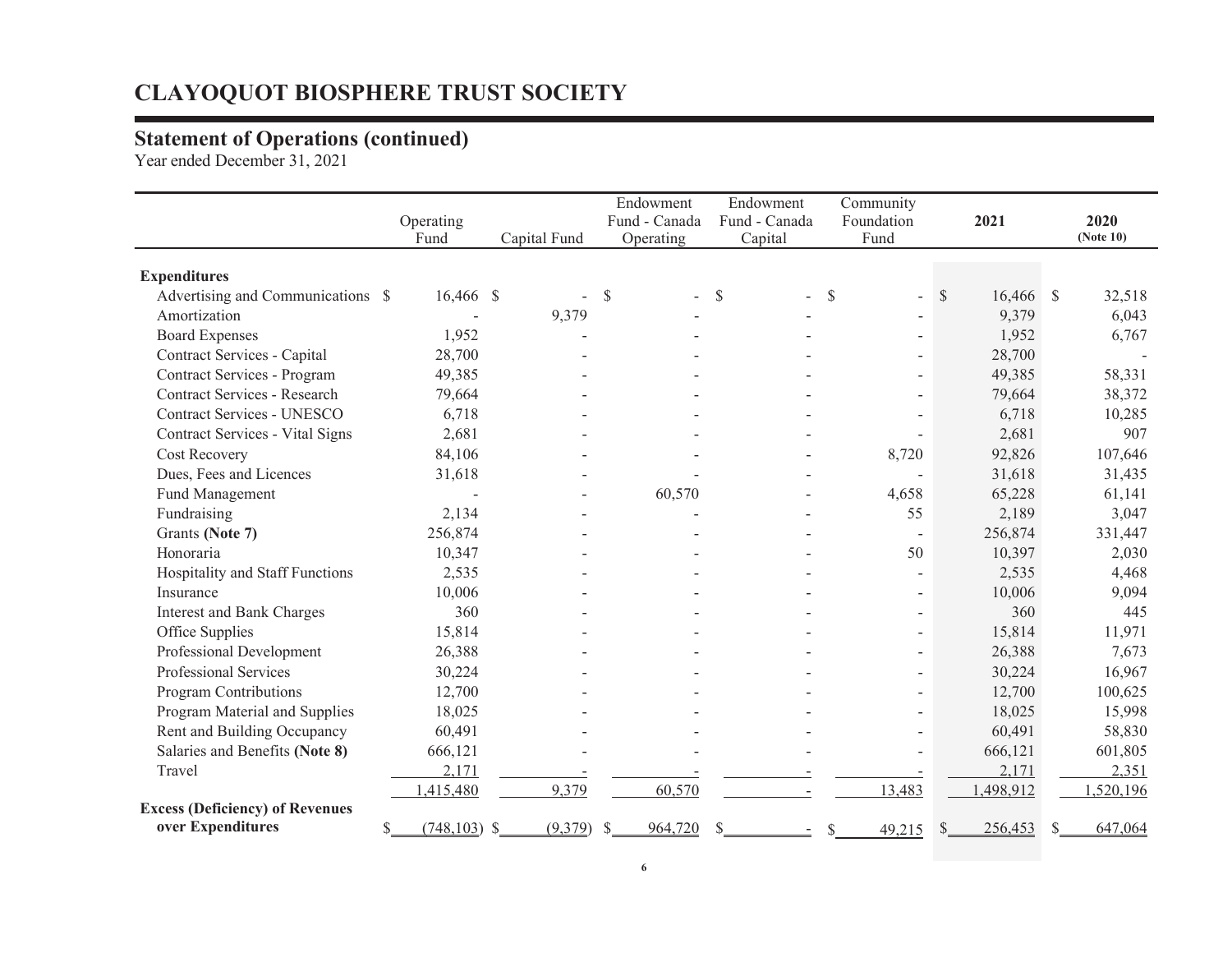## **Statement of Cash Flows**

| rtement of Cash Flor<br>Year Ended December 31, 2021                                                                                                                                                                   | 2021                                                                                   | 2020<br>(Note 10)                                                                     |
|------------------------------------------------------------------------------------------------------------------------------------------------------------------------------------------------------------------------|----------------------------------------------------------------------------------------|---------------------------------------------------------------------------------------|
| <b>Cash Flows From Operating Activities:</b>                                                                                                                                                                           |                                                                                        |                                                                                       |
| Excess of Revenues over Expenditures<br>Items not involving cash:<br>Unrealized Gain on Investments<br>Amortization of Property and Equipment<br>Loss on Disposal of Assets                                            | $\mathcal{S}$<br>256,453<br>(392, 298)<br>9,379<br>(126, 466)                          | $\mathcal{S}$<br>647,064<br>(1,046,454)<br>6,043<br>2,297<br>(391,050)                |
| Changes in non-cash working capital<br><b>Accounts Receivable</b><br>Prepaid Expenses<br>Accounts Payable and Accrued liabilities<br>Government Remittances Payable<br>Grants Payable<br><b>Deferred Contributions</b> | (190,291)<br>(731)<br>16,613<br>1,150<br>(39, 132)<br>206,622<br>(5,769)<br>(132, 235) | 10,692<br>(221)<br>(13, 927)<br>(3,575)<br>48,282<br>212,436<br>253,687<br>(137, 363) |
| <b>Cash Flows From Investing Activities:</b>                                                                                                                                                                           |                                                                                        |                                                                                       |
| Purchase of Property and Equipment<br>Reinvested Income<br>Contributions to Investments<br>Withdrawals from Investments                                                                                                | (48, 437)<br>(682, 655)<br>(72, 870)<br>818,000<br>14,038                              | (128, 251)<br>(267, 175)<br>(83,003)<br>745,000<br>266,571                            |
| <b>Cash Flows From Financing Activities:</b>                                                                                                                                                                           |                                                                                        |                                                                                       |
| Proceeds from CEBA Loan                                                                                                                                                                                                |                                                                                        | 40,000                                                                                |
| <b>Net Increase (Decrease) in Cash</b>                                                                                                                                                                                 | (118, 197)                                                                             | 169,208                                                                               |
| <b>Cash - Beginning of Year</b>                                                                                                                                                                                        | 218,440                                                                                | 49,232                                                                                |
| <b>Cash - End of Year</b>                                                                                                                                                                                              | 100,243<br>$S_{-}$                                                                     | 218,440<br>\$                                                                         |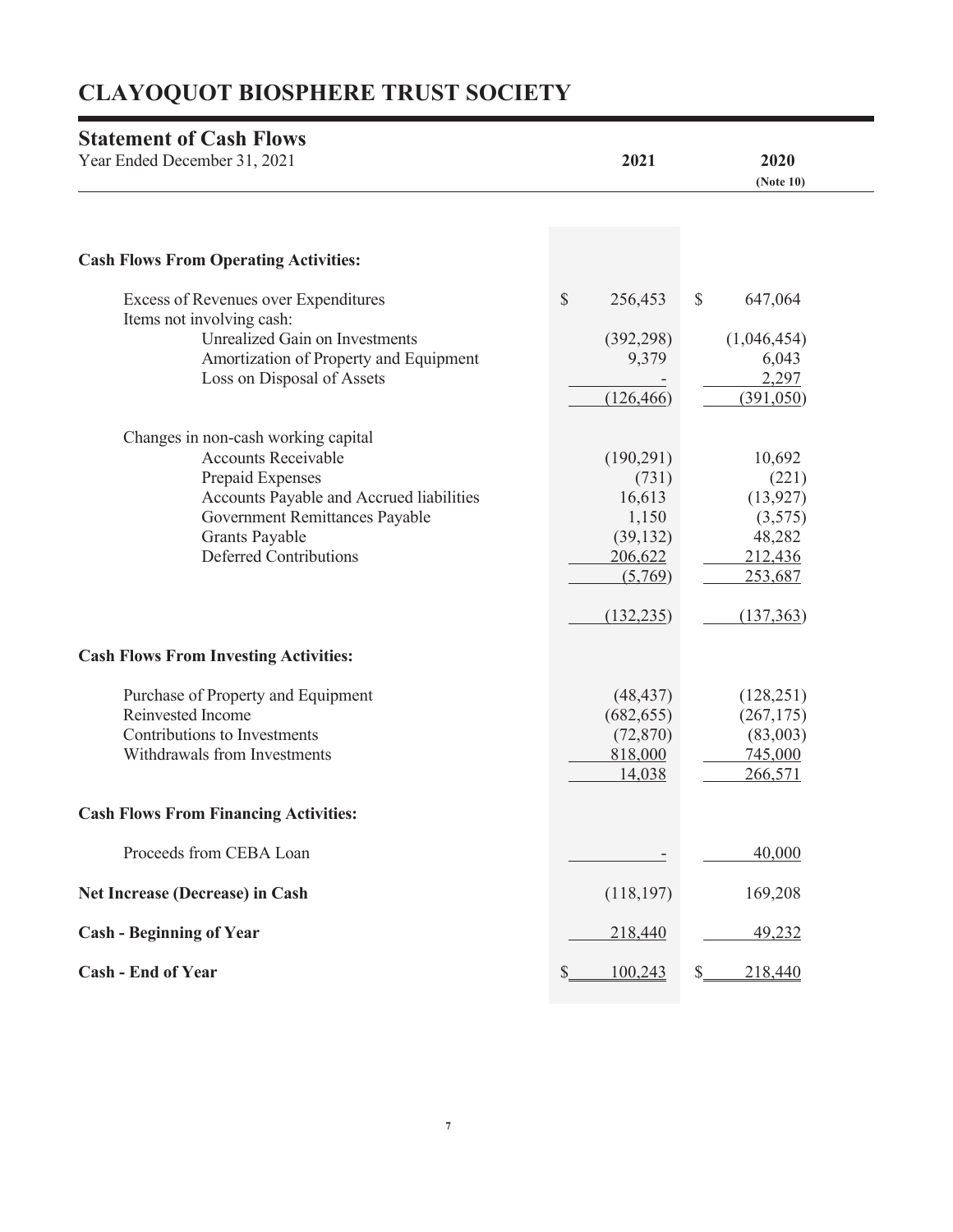### **Notes to Financial Statements**

December 31, 2021

#### **1. Organization and Purpose:**

The Clayoquot Biosphere Trust Society (the "Society"), designated under the UNESCO Biosphere Program, is a not-for-profit organization incorporated under the Societies Act (British Columbia) to provide support for local projects related to increasing local capacity, knowledge, participation and innovation through research, education and training initiatives for the sustainable development of the Clayoquot Sound Biosphere Reserve.

The original endowment fund of \$12,000,000 was provided by the Government of Canada pursuant to the Canada Funding Agreement dated May 5, 2000.

The Society is a registered charity under Paragraph 149(1)(j) of the Income Tax Act and is exempt from income taxes.

#### **2. Significant Accounting Policies:**

The financial statements have been prepared by management in accordance with Canadian accounting standards for not-forprofit organizations ("ASNPO") and their significant accounting policies include the following:

#### **Funds**

The Society uses five funds to account for its undertakings with the following purposes and restrictions:

- (i) Operating Fund This fund contains the operating costs related to the Society.
- (ii) Capital Fund This fund contains the Society's property and equipment and incurs the expenses related to amortization.
- (iii) Endowment Fund Canada Operating This fund contains the balance due from operating to the Government of Canada Endowment Fund.
- (iv) Endowment Fund Canada Capital This fund contains the investments held related to the Government of Canada Endowment Fund and related income.
- (v) Community Foundation Capital This fund contains the funds and investments held for the purpose of generating income for approved community focused projects.

#### **Investments**

Investments are stated at fair market value. Changes to the fair market value are considered to be restricted or unrestricted based on the restrictions imposed on the resources originally contributed and will either be recognized in the statement of operations or the deferred contributions balance related to the corresponding project. The investment portfolio is professionally managed by Genus Capital Management.

#### **Property and Equipment**

Property and equipment are recorded at cost and amortized using the following annual rates:

| Artwork                           | Not depreciated       |
|-----------------------------------|-----------------------|
| <b>Building</b>                   | Not depreciated       |
| Furniture, fixtures and equipment | 20% declining balance |
| Computer equipment                | 30% declining balance |

Property and equipment is reviewed for impairment whenever events or changes in circumstances indicate that the carrying amount of an asset may not be recoverable.

The Society is in the process of constructing a new Biosphere Centre which is currently not available for use. Accordingly, no amortization has been recorded on this building asset.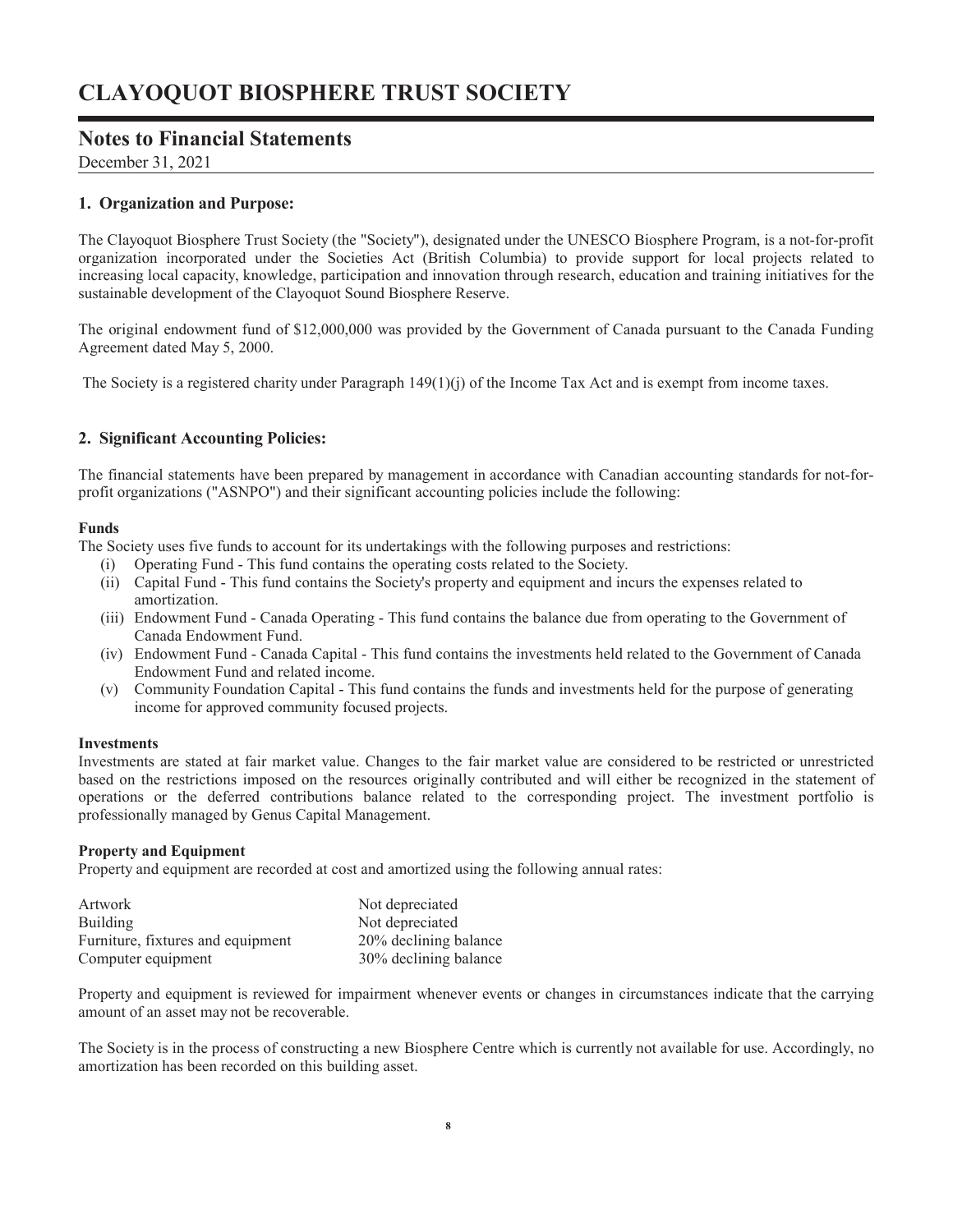### **Notes to Financial Statements**

December 31, 2021

#### **2. Significant Accounting Policies (continued):**

#### **Revenue Recognition**

The Society follows the deferral method of accounting for contributions.

Externally restricted contributions are recognized as revenue in the year in which the related expenses are incurred. When a portion of such contributions relates to a future period, it is deferred and recognized in the period in which the related expenses are incurred. Contributions restricted for the purchase of capital assets are deferred and recognized as revenue on the same basis as the amortization for the related asset.

Endowment contributions are recorded as direct increases in net assets. These endowment funds are held in perpetuity and will provide investment income allocations to support programs and operations of the Society as determined by each donor's endowment agreement.

Unrestricted donations are generally recognized when received and government assistance is recognized when the amounts are determinable and collection is reasonably assured.

Investment income comprising interest and dividends earned on investments and cash is recorded on an accrual basis. Fair value changes on investments are recognized separately and comprise realized and unrealized gains and losses on investments. Where the donor restricts the income earned on endowed or restricted funds, the related investment income is deferred and recognized as revenue as the related expenses are incurred.

Sponsorship, event and other revenues are recognized in the period when the related services or goods have been provided or on completion of the related event.

#### **Accounting Estimates**

The preparation of financial statements in accordance with ASNPO requires management to make estimates and assumptions that affect the reported amounts of assets and liabilities at the date of the financial statements, and the reported amounts of revenues and expenditures during the reporting period. Those estimates are reviewed periodically and adjustments are made to income as appropriate in the year they become known. Estimates made by management include the useful life of property and equipment, amounts of accrued liabilities and deferred revenue. While management believes these estimates are reasonable, actual results could differ from those estimates and could impact future results of operations and cash flows.

#### **Financial Instruments**

#### *Measurement of financial instruments*

The Society initially measures its financial assets and liabilities at fair value. The Society subsequently measures all of its financial assets and liabilities at amortized cost except for investments in equity instruments that are quoted in an active market, which are measured at fair value. Financial assets measured at amortized cost include cash and accounts receivable. Financial liabilities measured at amortized cost include accounts payable and government remittances payable.

#### *Impairment*

Financial assets measured at cost are tested for impairment when there are indicators of impairment. The amount of the write-down is recognized in the statement of operations. The previously recognized impairment loss may be reversed to the extent of the improvement, directly or by adjusting the allowance account, provided it is no greater than the amount that would have been reported at the date of the reversal had the impairment not been recognized previously. The amount of the reversal is recognized in net income.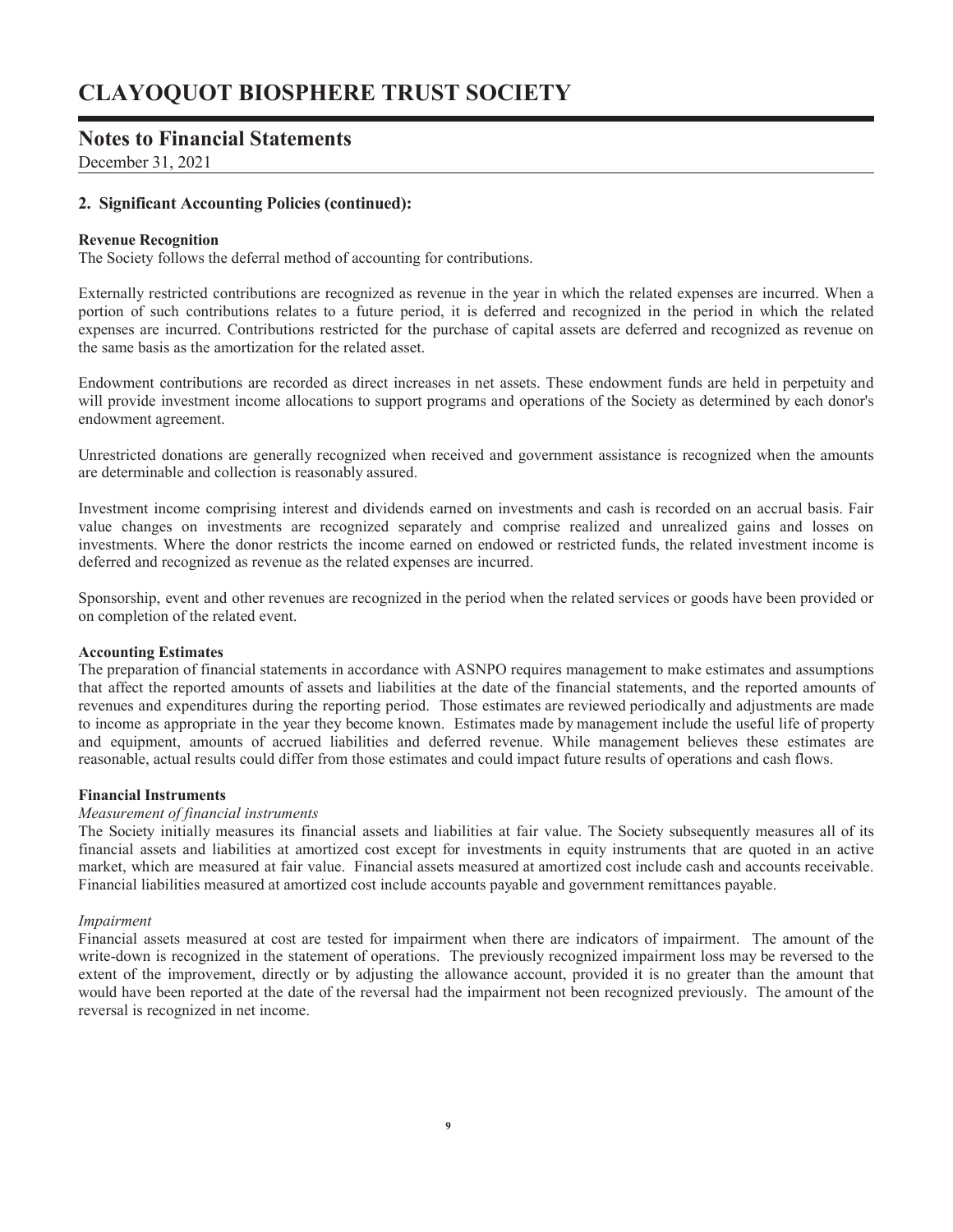### **Notes to Financial Statements**

December 31, 2021

#### **3. Property and Equipment:**

|                         |                          | 2021                        |                                                      |   |                    | 2020 |                             |
|-------------------------|--------------------------|-----------------------------|------------------------------------------------------|---|--------------------|------|-----------------------------|
|                         | Cost                     | Accumulated<br>Amortization |                                                      |   | Cost               |      | Accumulated<br>Amortization |
| Land<br>Building        | \$<br>410,324<br>161,358 | \$                          | $\overline{\phantom{a}}$<br>$\overline{\phantom{a}}$ | S | 410,324<br>112,921 | \$   |                             |
| Artwork                 | 11,000                   |                             |                                                      |   | 11,000             |      |                             |
| Furniture and Equipment | 31,572                   |                             | 19,675                                               |   | 31,572             |      | 14,743                      |
| Computer Equipment      | 17,016                   |                             | 13,330                                               |   | 17,016             |      | 8,883                       |
|                         | 631,270                  | \$                          | 33,005                                               | S | 582,833            | S    | 23,626                      |
|                         |                          |                             |                                                      |   |                    |      |                             |

\$ 598,265 \$ 559,207

#### **4. Investments:**

|                                        |               | 2021            |                | 2020                   |
|----------------------------------------|---------------|-----------------|----------------|------------------------|
|                                        | Cost          | Market          | Cost           | Market                 |
| <b>Endowment Fund - Canada Capital</b> |               |                 |                |                        |
| Canadian T-Bill                        | \$<br>481,649 | \$<br>481,649   | S<br>336,266   | \$.<br>336,266         |
| Fossil Free Corporate Bond             | 5,132,330     | 5,224,833       | 5,301,291      | 5,694,328              |
| Government Bond                        | 1,490,892     | 1,468,642       | 1,461,054      | 1,515,229              |
| Fossil Free Dividend Equity            | 4,081,046     | 6,654,739       | 4,738,922      | 5,260,713              |
| Fossil Free CanGlobe Equity            | 5,831,620     | 4,616,295       | 4,843,838      | 4,911,239              |
|                                        | \$17,017,537  | \$18,446,158    | \$16,681,371   | \$17,717,775           |
| <b>Community Foundation Fund</b>       |               |                 |                |                        |
| Canadian T-Bill                        | \$<br>43,363  | \$<br>43,363    | \$<br>28,317   | $\mathbb{S}$<br>28,317 |
| Fossil Free Corporate Bond             | 390,088       | 388,464         | 361,898        | 381,237                |
| Government Bond                        | 107,545       | 105,054         | 97,411         | 100,306                |
| Fossil Free Dividend Equity            | 308,659       | 347,812         | 316,558        | 353,657                |
| Fossil Free CanGlobe Equity            | 434,496       | 489,506         | 327,402        | 327,527                |
|                                        | 1,284,151     | \$<br>1,374,199 | S<br>1,131,586 | S<br>1,191,044         |
|                                        | \$18,301,688  | \$19,820,357    | \$17,812,957   | \$18,908,819           |

#### **Endowment Fund - Canada Capital**

The Canada Fund Endowment is held as an endowment with a specific restriction that the endowment must contain the original federal contribution of \$12,000,000 plus a cumulative cost of living allowance adjustment based on the Annual Average Consumer Price Index which was 3.4% (2020 - 0.7%) during the reporting period.

|                                               |  |  | 2021         | 2020         |  |
|-----------------------------------------------|--|--|--------------|--------------|--|
| Balance, Beginning of Year                    |  |  | \$17,323,499 | \$17,197,050 |  |
| <b>Funding Agreement Inflation Adjustment</b> |  |  | 581.665      | 126,449      |  |
| Balance. End of Year                          |  |  | \$17,905,164 | \$17,323,499 |  |
|                                               |  |  |              |              |  |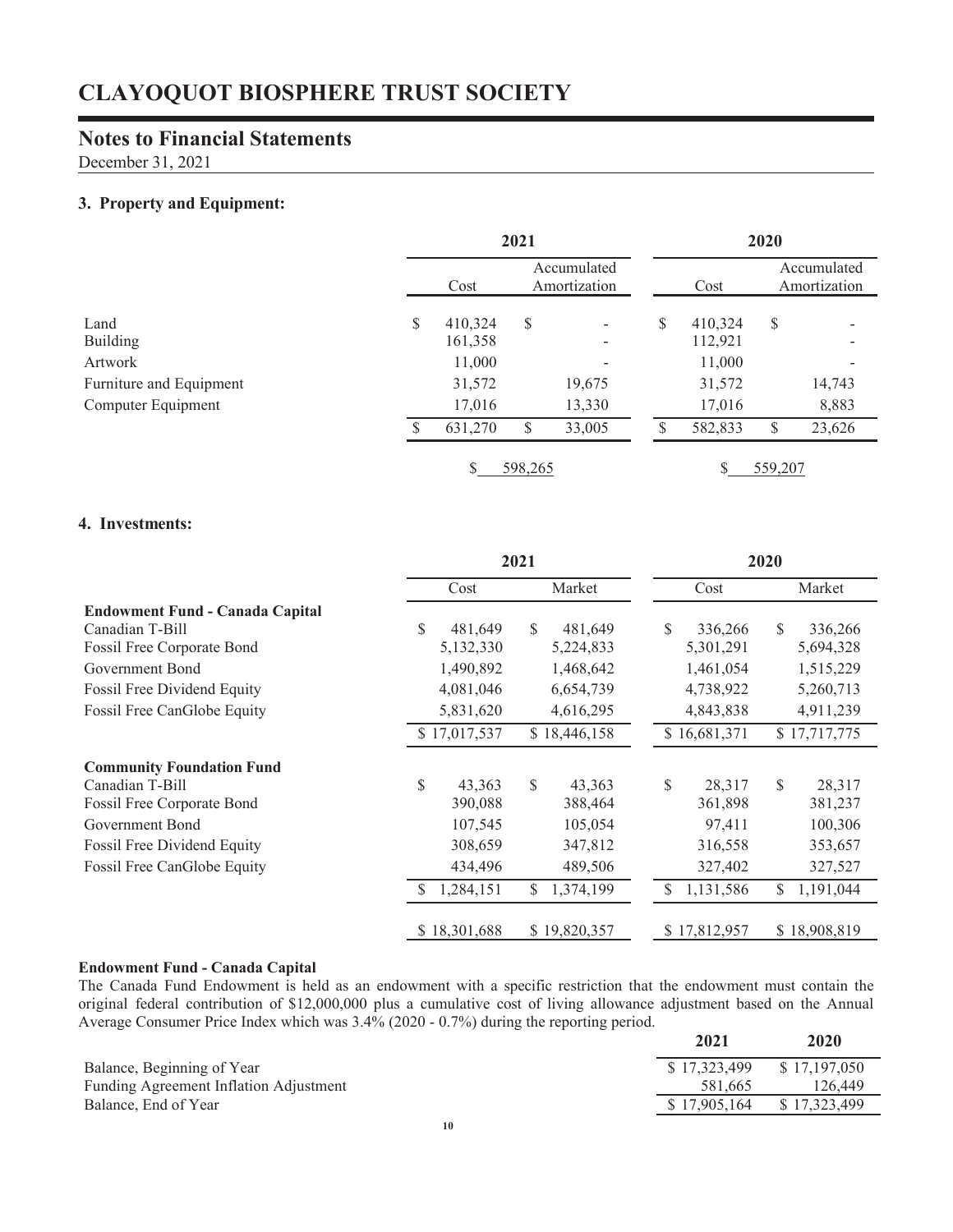## **Notes to Financial Statements**

December 31, 2021

#### **4. Investments (continued):**

#### **Community Foundation Fund**

The Community Foundation Fund investment consists of 10 subfunds which are categorized and treated based on the original contributions restrictions. The 10 subfunds consist of 3 endowment funds and 7 restricted funds as follows:

|                                             |                                 | 2021        |   | 2020      |
|---------------------------------------------|---------------------------------|-------------|---|-----------|
| <b>Fund</b>                                 | <b>Contribution Restriction</b> |             |   |           |
| <b>Biosphere Centre</b>                     | <b>Externally Restricted</b>    | \$<br>2,193 | S | 1,410     |
| <b>Biosphere Research</b>                   | <b>Externally Restricted</b>    | 823         |   | 761       |
| <b>CBT</b> Operating Endowment              | Endowment                       | 2,834       |   | 2,623     |
| Clayoquot Sound Wild Salmon                 | Endowment                       | 89.619      |   | 80,888    |
| Fish for the Future                         | <b>Externally Restricted</b>    | 145,321     |   | 62,035    |
| <b>Higher Education</b>                     | Endowment                       | 1,606       |   | 1,486     |
| Pacific Rim Foundation                      | <b>Externally Restricted</b>    | 1,086,048   |   | 1,004,777 |
| Tofino Children's Swimming and Water Safety | <b>Externally Restricted</b>    | 17,152      |   | 15,870    |
| Tofino Community                            | <b>Externally Restricted</b>    | 22,960      |   | 21,194    |
| West Coast Multiplex                        | <b>Externally Restricted</b>    | 5,643       |   |           |
|                                             |                                 | 1,374,199   |   | 1,191,044 |

#### **5. Deferred Contributions:**

#### **Deferred Contributions**

Deferred contributions represents funds received in the current year to cover operating and program expenses in subsequent periods. The deferred contributions balance is comprised of the following:

|                                          |                              | 2020<br>(Note 10) |                                   | 2021    |                                     |         |           |                        |  |
|------------------------------------------|------------------------------|-------------------|-----------------------------------|---------|-------------------------------------|---------|-----------|------------------------|--|
|                                          | Balance<br>Beginning of Year |                   | Plus: Amounts<br>Received in Year |         | Less: Amounts<br>Recognized in Year |         |           | Balance<br>End of Year |  |
| Program                                  |                              |                   |                                   |         |                                     |         |           |                        |  |
| <b>Operating Fund</b>                    | \$                           | 41,895            | \$                                | 41,910  | \$                                  | 60,455  | \$        | 23,350                 |  |
| Eat West Coast                           |                              | 20,268            |                                   | 19,000  |                                     | 31,343  |           | 7,925                  |  |
| Leadership Vancouver Island              |                              | 9,289             |                                   | 887     |                                     | 3,172   |           | 7,004                  |  |
| Neighbourhood Small Grants               |                              | 4,950             |                                   | 40,558  |                                     | 45,508  |           |                        |  |
| <b>Coastal Family Resource Coalition</b> |                              | 23,908            |                                   | 92,434  |                                     | 82,048  |           | 34,294                 |  |
| <b>CERIP</b> Signage Revitalization      |                              |                   |                                   | 149,654 |                                     |         |           | 149,654                |  |
| Program Total                            |                              | 100,310           |                                   | 344,443 |                                     | 222,526 |           | 222,227                |  |
| <b>Community Fund</b>                    | 1,135,221                    |                   | 122,948                           |         |                                     | 58,243  | 1,199,926 |                        |  |
|                                          | S                            | 1,235,531         | \$                                | 467,391 | S                                   | 280,769 | S         | 1,422,153              |  |

#### **Deferred Contributions - Biosphere Centre**

The deferred capital contributions consist of contributions received that are restricted for the purpose of building a new biosphere centre in Tofino. When the building of the new biosphere centre is completed the deferred revenue will be recognized as revenue at the rate the biosphere centre is amortized.

As of December 31, 2021 the total deferred revenues are \$72,500 (2020 - \$52,500).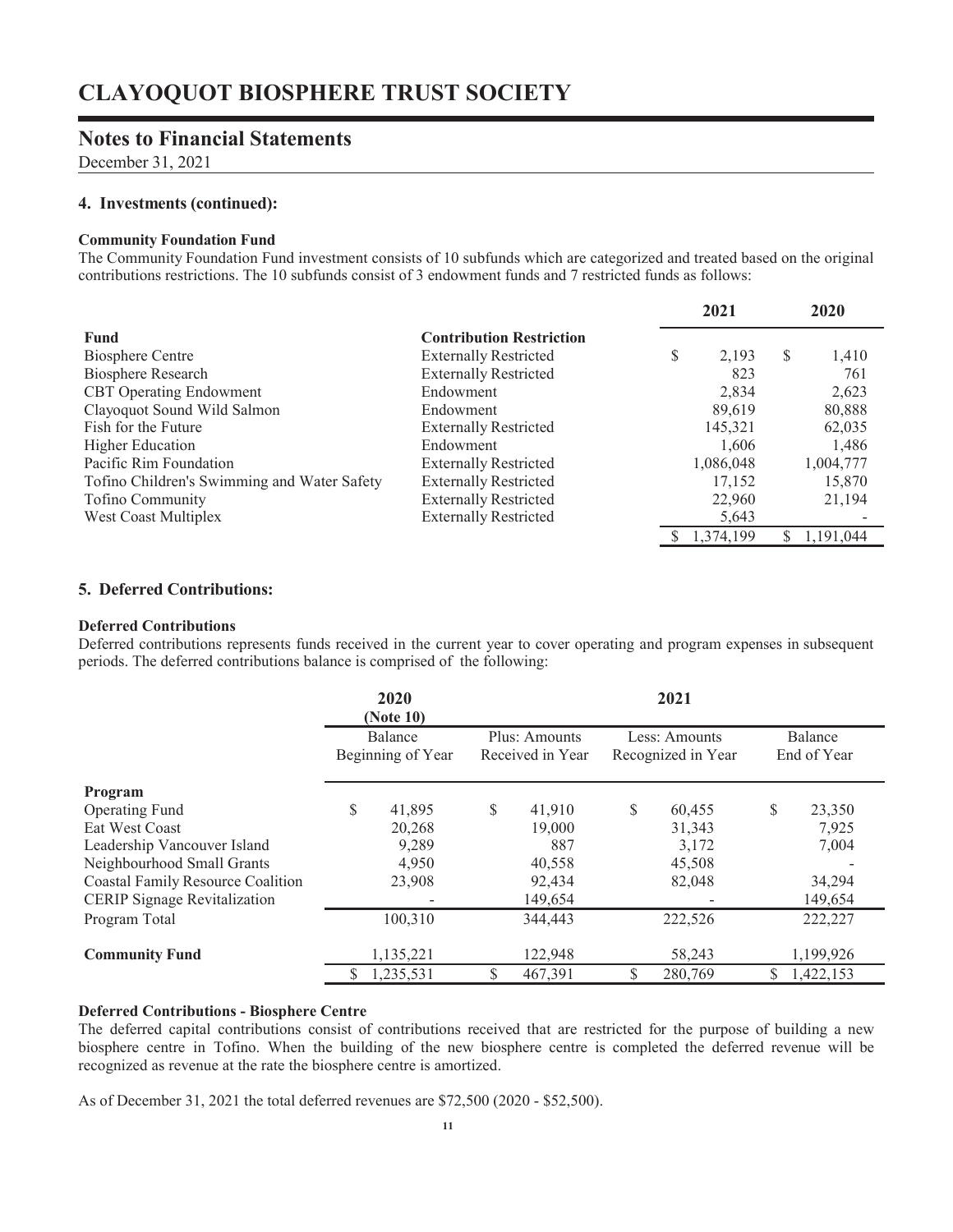## **Notes to Financial Statements**

December 31, 2021

#### **6. Long Term Debt:**

During the year, the Society received \$20,000 (2020 - \$40,000) from the Canada Emergency Business Account Loan for a total loan of \$60,000. The loan is unsecured with 0% interest and \$20,000 forgiven if repaid by December 31, 2023. The forgivable portion is recognized as revenue in the year that the cash is received and the loan will convert to a 2-year term loan at 5% interest per annum on January 1, 2024 if it remains unpaid.

#### **7. Grants - Expenditures:**

|                                 | 2021         | 2020 |         |  |
|---------------------------------|--------------|------|---------|--|
|                                 |              |      |         |  |
| Arts and Culture                | \$<br>20,000 | \$   | 13,000  |  |
| Youth and Education             | 25,000       |      | 15,000  |  |
| <b>Community Development</b>    | 15,000       |      | 11,250  |  |
| Research and Environment        | 20,000       |      | 15,000  |  |
| Vital Grants                    | 79,870       |      | 55,000  |  |
| Biosphere Region Research Award | 20,000       |      | 20,000  |  |
| <b>Education Awards</b>         | 34,672       |      | 15,000  |  |
| Transportation                  | 1,000        |      | 19,357  |  |
| <b>Empowering Youth</b>         | 1,330        |      |         |  |
| Field Trip Program              | 6,500        |      |         |  |
| $100+$ Women Gift               |              |      | 10,600  |  |
| <b>Community Response</b>       | 9,150        |      | 108,259 |  |
| <b>Other Program Grants</b>     | 24,352       |      | 48,981  |  |
|                                 | 256,874      | S    | 331,447 |  |

#### **8. Salaries and Benefits:**

The Societies Act (British Columbia) requires certain information to be reported with regard to remuneration of employees, contractors and directors.

Included in salaries and benefits are three employees (2020 - two) with remuneration over \$75,000. The total remuneration for these individuals for the year ended December 31, 2021 was \$339,534 (2020 - \$235,581).

Total salaries and benefits are allocated as follows:

|                           | 2021       |            |  |                   |  |           | 2020       |         |        |            |  |                   |  |            |  |         |
|---------------------------|------------|------------|--|-------------------|--|-----------|------------|---------|--------|------------|--|-------------------|--|------------|--|---------|
|                           |            | Coastal    |  |                   |  |           | Coastal    |         |        |            |  |                   |  |            |  |         |
|                           | <b>CBT</b> |            |  | Family            |  |           | <b>CBT</b> |         | Family |            |  |                   |  |            |  |         |
|                           |            | Operating  |  | West              |  | Resource  |            |         |        | Operating  |  | West              |  | Resource   |  |         |
|                           |            | Fund       |  | <b>Coast Nest</b> |  | Coalition |            | Total   |        | Fund       |  | <b>Coast Nest</b> |  | Coalition  |  | Total   |
| Wages                     | S          | 448,020 \$ |  | 92,693 \$         |  | 12,197    | - S        | 552,910 | S      | 433,087 \$ |  | 64,538 \$         |  | $2,194$ \$ |  | 499,819 |
| EI Expense                |            | 6,925      |  | 1,863             |  | 270       |            | 9,058   |        | 6,876      |  | 1,373             |  | 49         |  | 8,298   |
| CPP Expense               |            | 17,501     |  | 4,480             |  | 10        |            | 21,991  |        | 17,558     |  | 3,262             |  | -          |  | 20,820  |
| <b>WCB</b> Expense        |            | 1,278      |  |                   |  |           |            | 1.278   |        | 599        |  |                   |  |            |  | 599     |
| <b>Extended Health</b>    |            | 28,120     |  | 4,278             |  | Ξ.        |            | 32,398  |        | 24,303     |  | 3,940             |  | -          |  | 28,243  |
| <b>RRSP</b> Contributions |            | 42,240     |  | 6,246             |  |           |            | 48,486  |        | 38,148     |  | 5,878             |  |            |  | 44,026  |
|                           |            | 544,084 \$ |  | 109,560 \$        |  | 12,477 \$ |            | 666,121 |        | 520,571 \$ |  | 78,991 \$         |  | 2,243 \$   |  | 601,805 |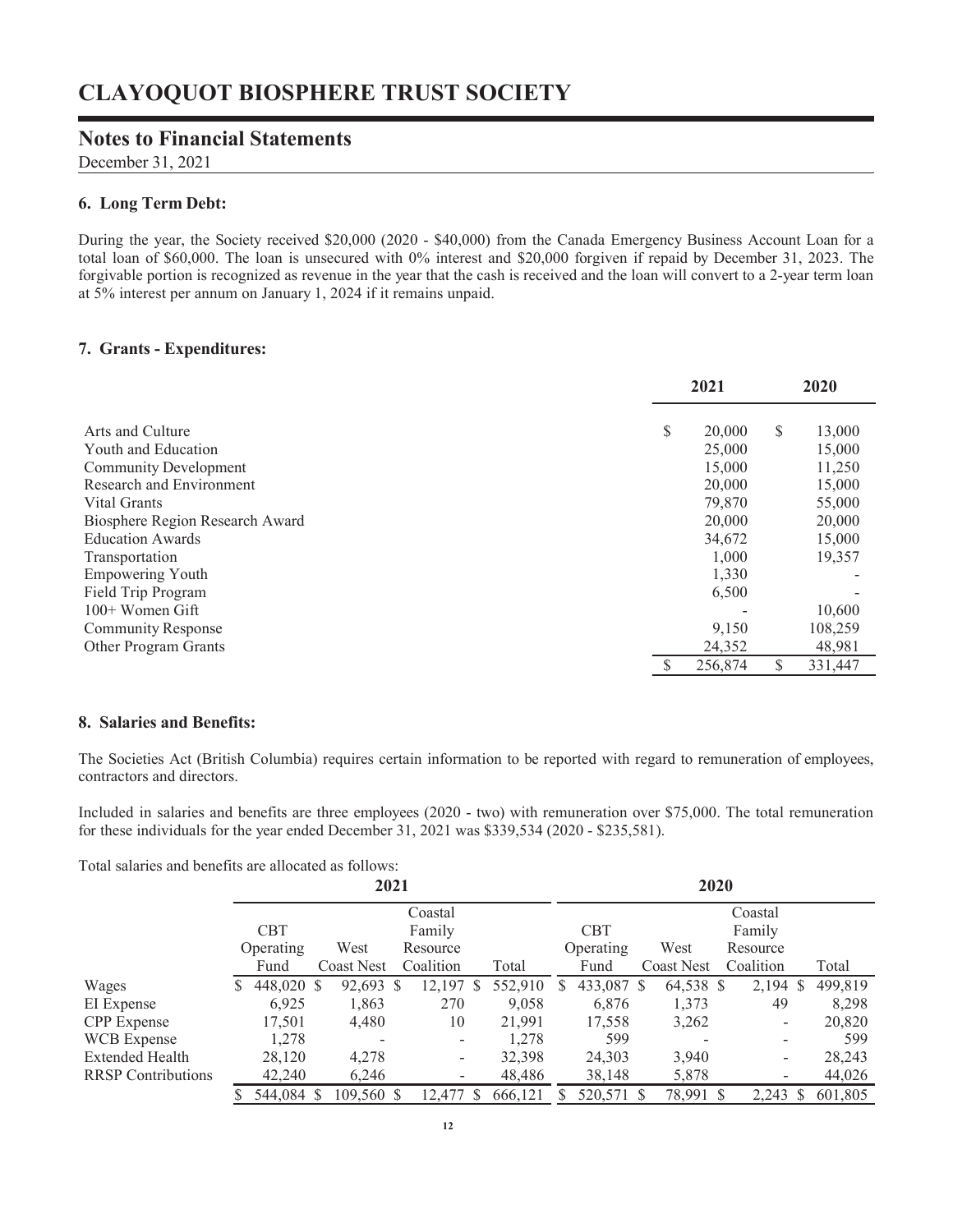### **Notes to Financial Statements**

December 31, 2021

#### **8. Salaries and Benefits (continued):**

During the year ended December 31, 2021, the Society paid the following board members honoraria for training opportunities and contributions outside of their usual duties as board members:

| Ariane Shaw            | 150. |
|------------------------|------|
| Elyse Goatcher-Bergman | 600  |
| Nicky Ling             | 500  |
| Jeneva Touchie         | 300  |
|                        | 550. |

#### **9. Financial Risks:**

#### *Credit Risk*

Credit risk is the risk that one party to a financial instrument will cause a financial loss for the other party by failing to discharge an obligation. The Society is exposed to credit risk with respect to its cash and investments. The Society has mitigated this risk by placing its cash with a major Canadian financial institution and by following a conservative, professionally managed investment policy.

#### *Liquidity Risk*

Liquidity risk is the risk that the Society will be unable to fulfil its obligations on a timely basis or at a reasonable cost. The Society manages its liquidity risk by monitoring its operating requirements. The Society prepares budget and cash forecasts to ensure it has sufficient funds to fulfil its obligations. There has been no change to the risk exposures during the year ended December 31, 2021.

#### *Interest Rate Risk*

Interest rate risk is the risk that the value of a financial instrument might be adversely affected by a change in interest rates. In seeking to minimize the risks from interest rate fluctuations, the Society manages exposure through its normal operating and financing activities by having its investments managed by a professional investment advisor. The Society is exposed to interest rate risk primarily through its long term investments held with the Genus Capital.

#### *Currency Risk*

Currency risk is the risk that the fair value of financial instruments will fluctuate relative to the Canadian dollar due to changes in foreign exchange rates. The Society is exposed to currency risk due to its significant investments in global equities. The Society does not use foreign exchange forward contracts to manage foreign exchange transaction exposures.

#### *Market Risk*

Market risk is the risk that the fair value of financial instruments will fluctuate due to changes in market prices. The Society is exposed to market risk due to its investments in Canadian and global equities. The Society mitigates this risk by having investments managed by a professional investment advisor.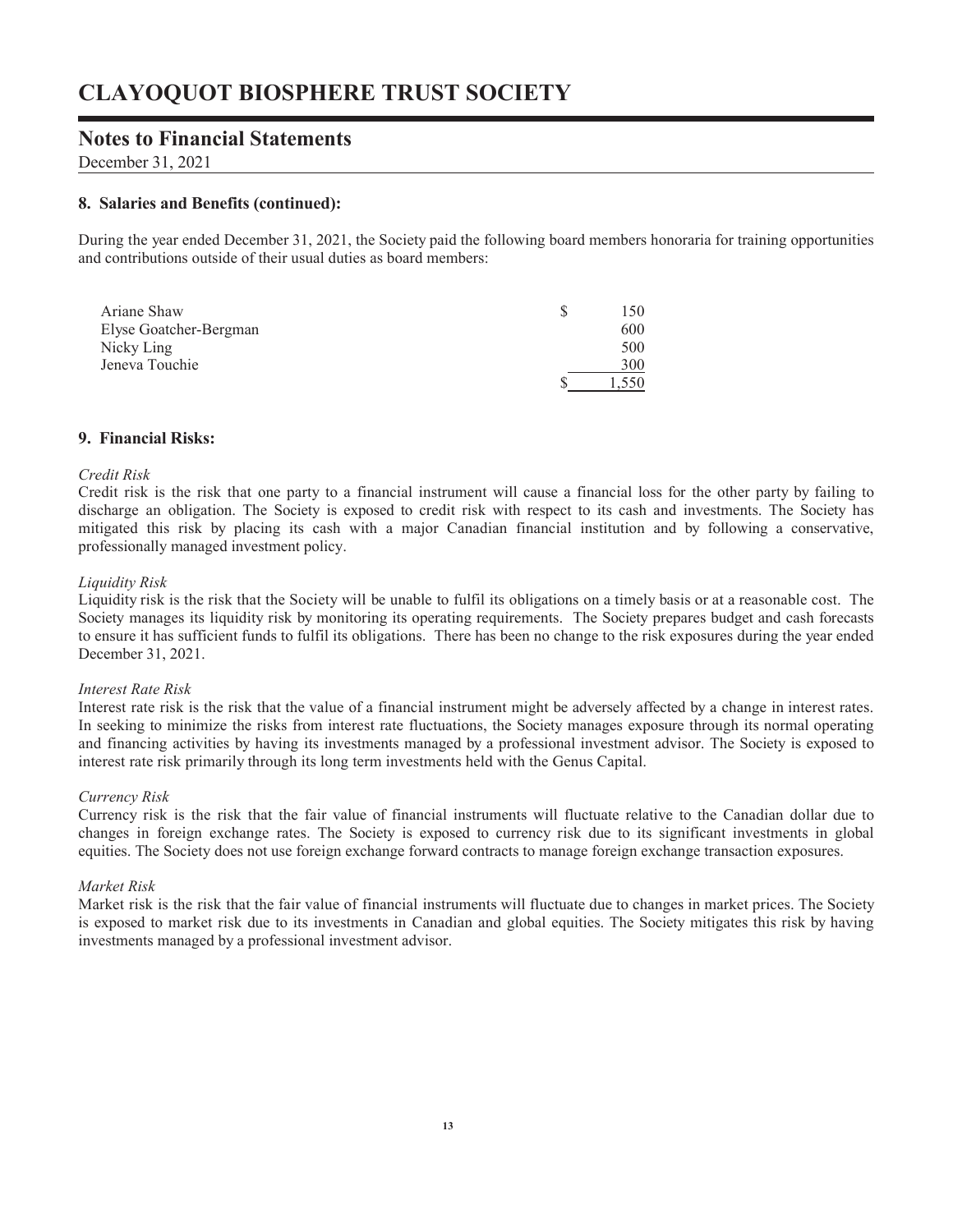### **Notes to Financial Statements**

December 31, 2021

#### **10. Prior Period Adjustment:**

During the year ended December 31, 2021 there were two prior period adjustments identified as described below:

(i) Deferred Contributions Treatment

Management reviewed all the deferred contributions and their respective funding agreements to determine if the restriction on the funding and use of the funds were externally or internally imposed. Management determined that the funding for the West Coast Nest program was not externally restricted but rather were internal contributions from the CBT operating fund and transfers from the reserve fund by Board motion. Since the funding does not contain any externally imposed restrictions, it should not be deferred if unspent at year end.

(ii) Community Foundation Funding and Investment Income

Management reviewed all the funding agreements that made up the original principle balance within the Community Foundation Fund and noted that of the 10 subfunds only 3 of them were endowment in nature with the remaining 7 being externally restricted funding. Management has been treating all funding and investment income earned on the Community Foundation Fund as endowments rather than basing the treatment on the restrictions of the original contributions. Treating everything as an endowment instead of as a restricted contributions results in more of the balances being applied directly to net assets rather than presented as deferred revenue and recognized as income in the same period as the corresponding expenses. A prior period adjustment is proposed to allocate the appropriate net asset balance to deferred revenue.

The combined effects of the prior period adjustments on the comparative information in the financial statements is as follows:

|                                                 | 2020<br>Previously Stated |              | Adjustment    | 2020<br>Restated |  |
|-------------------------------------------------|---------------------------|--------------|---------------|------------------|--|
|                                                 |                           |              |               |                  |  |
| <b>Statement of Financial Position</b>          |                           |              |               |                  |  |
| Deferred Contributions                          | \$<br>123,695             | <sup>S</sup> | 1,111,836     | \$<br>1,235,531  |  |
| <b>Operating Fund</b>                           | (114, 663)                |              | 23,384        | (91, 279)        |  |
| Community Foundation Fund                       | 1,260,422                 |              | (1, 135, 220) | 125,202          |  |
| Statement of Changes in Net Assets              |                           |              |               |                  |  |
| Balance, Beginning of Year                      | 18,534,431                |              | (1,000,892)   | 17,533,539       |  |
| Excess (Deficiency) of Revenue over             |                           |              |               |                  |  |
| Expenditures                                    | 807,650                   |              | (160, 586)    | 647,064          |  |
| <b>Endowment Contributions</b>                  | 83,003                    |              | 49,642        | 132,645          |  |
| <b>Statement of Operations</b>                  |                           |              |               |                  |  |
| Investment Income                               | 273,371                   |              | 21,809        | 295,180          |  |
| Combined: Gain on Disposition of                |                           |              |               |                  |  |
| Investments and Unrealized Gains on Investments | 1,129,616                 |              | (79, 349)     | 1,050,267        |  |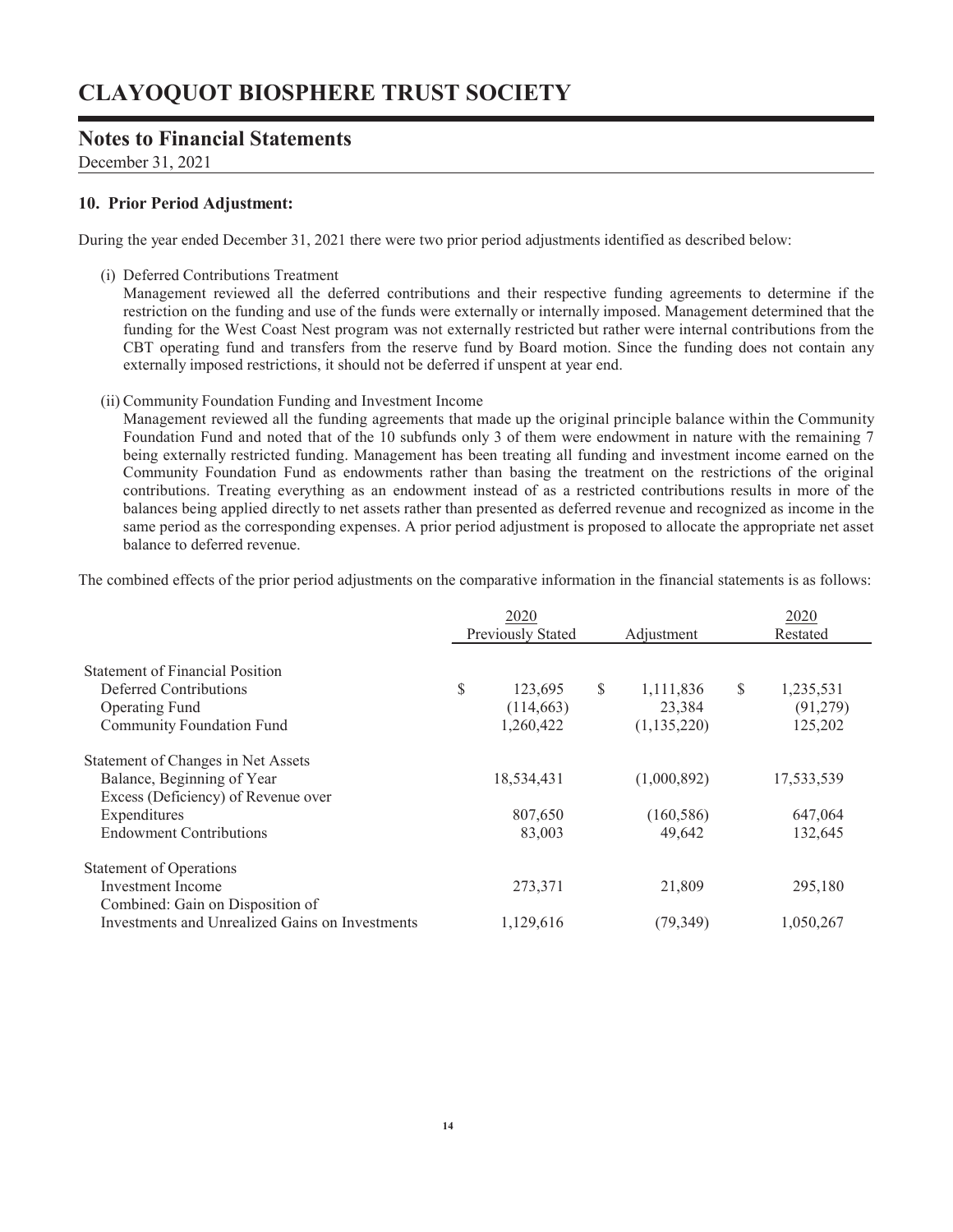## **Notes to Financial Statements**

December 31, 2021

#### **11. COVID-19:**

The global outbreak of the coronavirus disease (COVID-19) continues to cause economic uncertainties that could have a material impact on the annual operations of the Society. The extent, if any, of the continued impact of COVID-19 on the Society and its operations for the year ended December 31, 2022 cannot be determined at this time.

#### **12. Comparative Information:**

Certain comparative information has been reclassified where necessary to conform with the presentation of the financial statements in the current year.